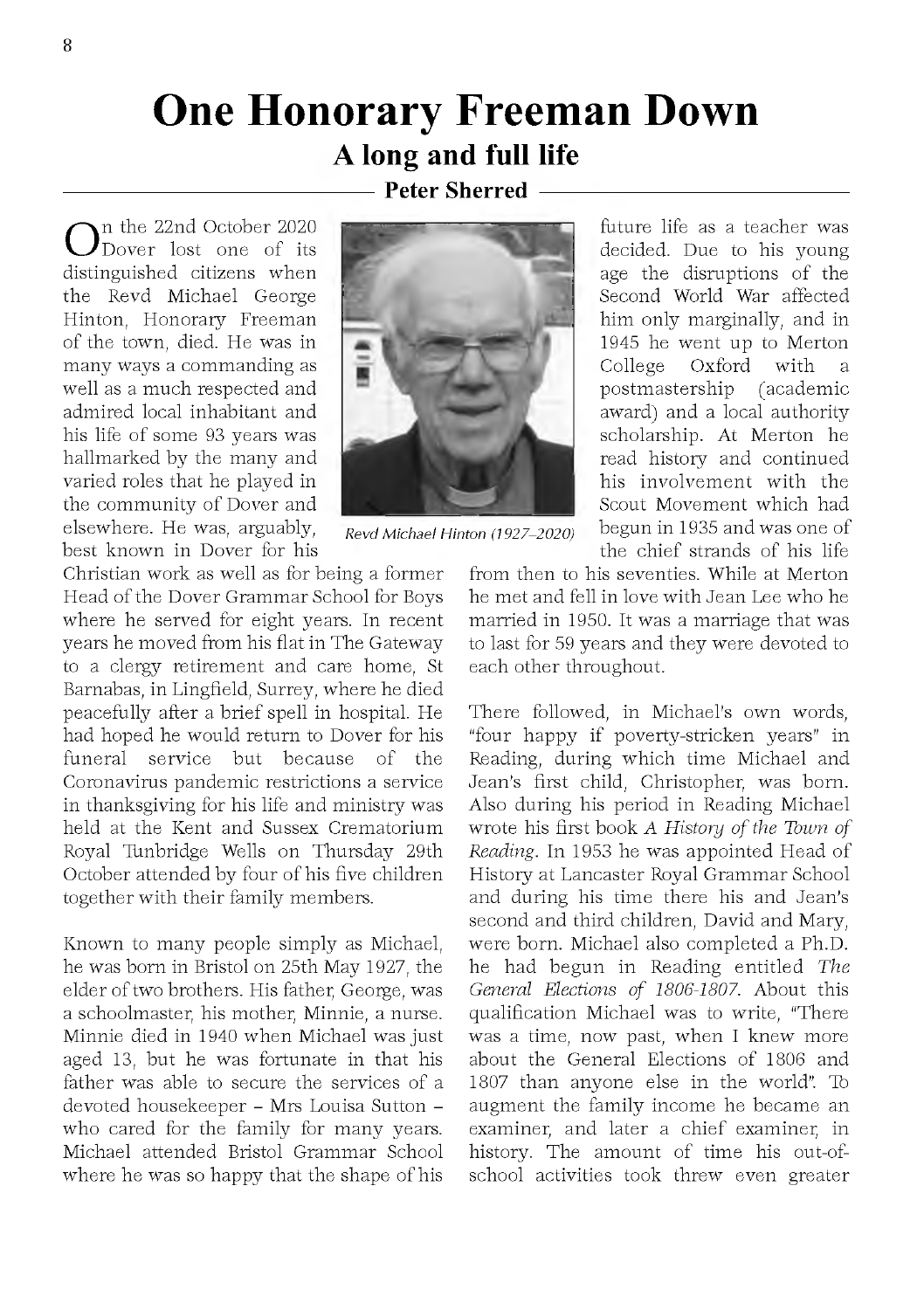responsibilities upon Jean, who bore them heroically.

In 1960 Michael was appointed Head of Dover Grammar School for Boys. The eight years which followed were so happy for both Michael and Jean that it became a natural decision later in life to return to the area. A fourth child and second daughter, Sally, was born during this time. Michael combined his Headship with examining and with being a District Scout Commissioner. He also served as a Lay Reader at St Peter & St Paul Church. Minnis Lane, River, and began a long association with the Student Christian Movement in Schools, later to become the Christian Education Movement. He wrote a booklet titled Ethics and this was widely used in school sixth forms.

In 1968 it was suggested to Michael that he should apply for the Headship of Sevenoaks School. He did so and was duly appointed. Sadly, it quickly became apparent that the move had been an inappropriate one. For Michael and Jean the only bright spot of the family's two years at Sevenoaks was the birth of their fifth child, Geoffrey. It should be added at this point that Michael had by this time already been converted to the principle of comprehensive education, so he was glad to move to Weston-super-Mare in 1971 to take on the task of combining three schools to become a single comprehensive. Michael em barked on a rapid learning curve w hich transform ed his views about education and life and which was to prove to be an excellent preparation for his subsequent church ministry. Life at Broadoak School was constantly challenging, but there were major compensations in a flourishing family life, happy years at St Paul's church, and ten years' experience of dinghy sailing. Michael wrote his second book, *Comprehensive Schools: a Christian's View and was for some* years Chairman of the Christian Education Movement.

From childhood Michael had been a Christian and had been a Lay Reader for the whole of his adult life to this point, but it was not until 1980 that Jean finally indulged his hankerings after ordination to the priesthood. From 1981 he trained for the priesthood in Salisbury and enjoyed it so much that he secured early retirement in 1984 in order to pursue a non-stipendiary, unpaid and self-supporting, ministry fulltime. He was ordained in Wells Cathedral. The then Bishop of Dover enabled the family to return to Kent when he offered Michael the parishes of Shepherdswell and Coldred within a new benefice which also included Evthorne and Barfreston. The ten years at Shepherdswell, from 1985 to 1995, were incredibly happy and fulfilling both for Michael and for Jean and, in his view, were perhaps the best years of their lives. These years were also the time during which Michael and Jean welcomed the arrival of grandchildren and it was during this period M ichael w rote his m ost substantial book, *The A nglican Parochial Clergy: a Celebration*, published in hard cover by SCM Press. A distinguished reviewer of the book, Dr Paul Avis, commented, "This book is a treasury of pastoral wisdom and experience. It<br>enshrines the essence of historic enshrines the essence of historic Anglicanism".



*M ichael and Jean Hinton*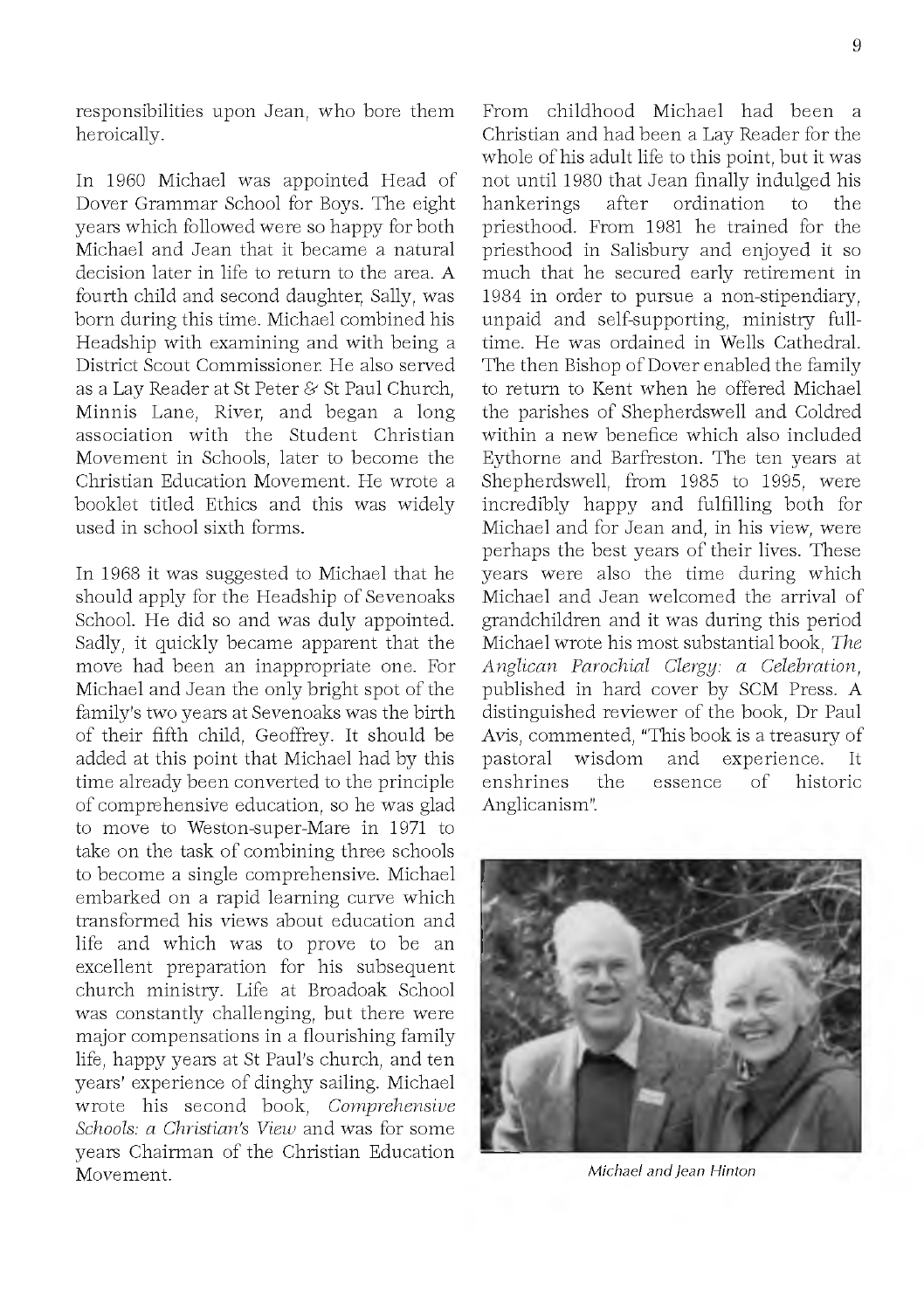In 1995 Michael fulfilled an ambition he had held since 1960; he and Jean retired to The Gateway flats in Dover. Flat number 212 was on the very top floor of the block of flats and offered a commanding view along the seafront towards the Clocktower. Michael was hospitalised at the William Harvey Hospital in Ashford and underwent major surgery, making a wonderful recovery and earning himself the name of Lazarus within the family! Once the major surgery was out of the way, the first years of retirement were very happy ones for both Michael and Jean. with more time to spend together than ever before and with the continued opportunity for Michael to serve the Church in a variety of ways. M ichael played a p art in the life of St Mary's Church, Cannon Street, which formed his home parish and he was much respected by all who knew him there. He chaired the Ecumenical Group which ensured that the spiritual dimension to Dover's celebration of the Millennium was not lacking. He edited the *Dover Christian Chronicle* and began to write a weekly column in the *Dover Express*, which he continued even after his move to St Barnabas in Lingfield. He was Secretary of Dover Christian Aid Committee and taught English to immigrants. He joined the Labour party and played a small part in its local activities.

Priests never fully retire and so Michael led worship in most of the local churches from time to time and continued his service to the Cursillo Movement, which had enormously enriched his own spiritual life. This movement of the Church provides a method by which Christians are empowered to grow through prayer, study and action and so enabled to share God's love with everyone.

Michael's last major literary effort was a considerable achievement, being an abridgement of the Bible. The 100-Minute *Bible* was published in 2005 and became an astonishing and unexpected success, both in this country and abroad. This publication was designed to bridge the gap that existed. as many owned a Bible but few had read it from beginning to end. Its abridgement me ant that Michael's publication was pocket sized and easily portable. It was thought that most people would be able to read it in 100 minutes, making it a very accessible publication and one that could be read during rail or airplane journeys, let alone in the com fort of peoples' hom es. Its real value, however, lay in Michael's amazing ability to reduce the essential elements of the Bible itself to universal language, a skill given to few people.

Jean's health became uncertain and from early 2004 was poor. Looking after her became a priority for Michael, who felt privileged to be able to repay in a small way the debt he owed Jean for more than fifty years of looking after him . Jean died in 2009. Michael's own health gradually declined and he had to limit his activities accordingly but, because of wonderful support from his family and his Christian friends, he was still able to lead a full and happy life.

The loss of an eye in a childhood accident meant that Michael was exempt from military service. Michael attributed to this and, in his own words, his "gangling physique" the fact that he was hopeless at ball games. Yet this fact did not prevent him from adoring rugby football, which he played, then refereed, and finally watched, avidly. He rowed at Oxford, and thereafter trained schoolboy oarsmen. He enjoyed the theatre and the cinema and was an enthusiastic, if uninstructed, listener to classical music. However, his chief leisure in terest was, always reading, both serious and frivolous. He loved history, theology, Bible study and philosophy. In a different vein he also loved thrillers, w hich he read in vast and, in his view, excessive numbers.